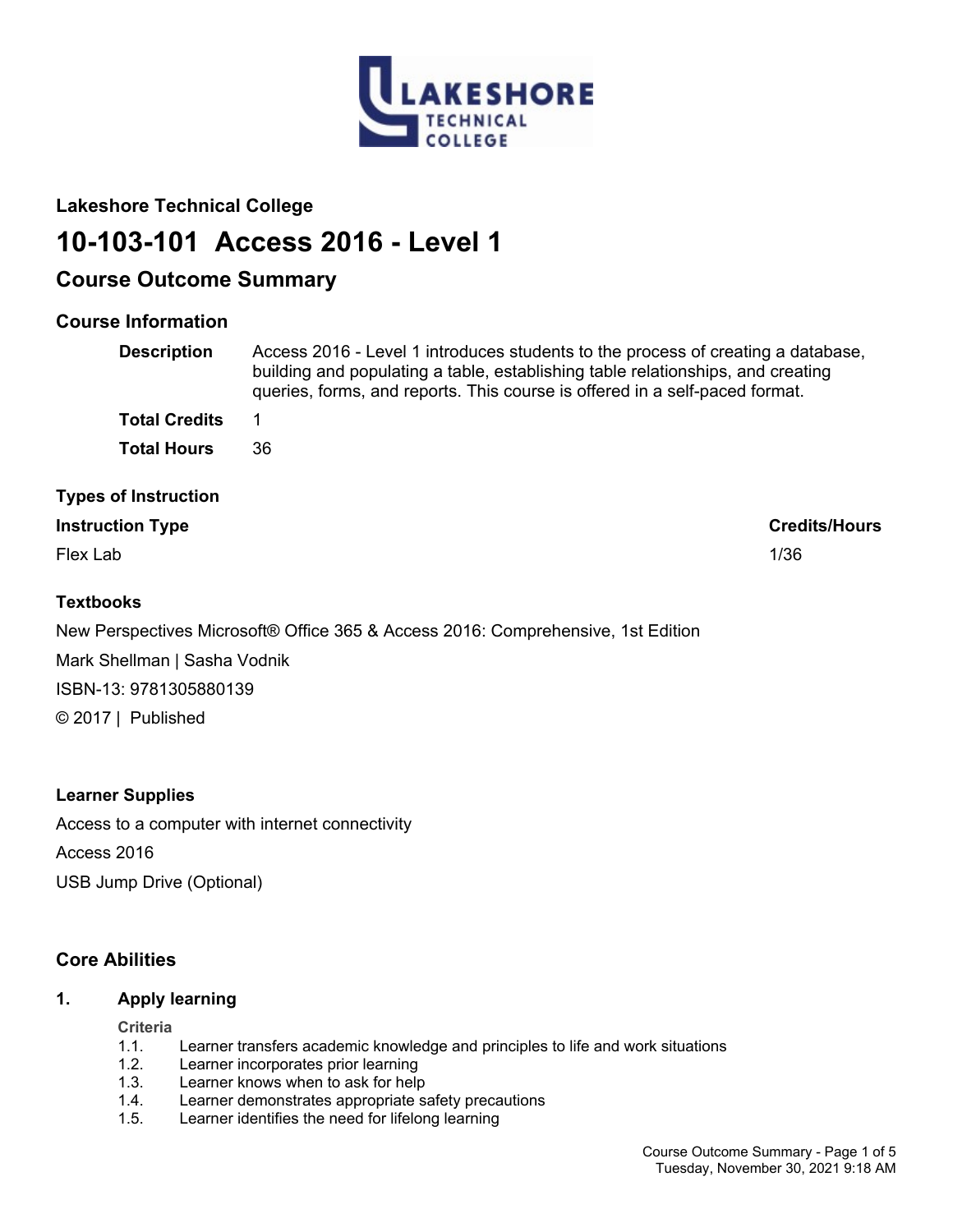- 1.6. Learner develops the ability to research beyond the required work
- 1.7. Learner demonstrates a curiosity for learning about cultures, norms, and practices

# **2. Integrate technology**

**Criteria**

- 2.1. Learner determines which tasks can be performed more efficiently by using technology
- 2.2. Learner uses technology to perform tasks more efficiently
- 2.3. Learner adapts to changing/emerging technology
- 2.4. Learner selects culturally appropriate technology/tools to communicate with diverse groups

# **Course Competencies**

## **1. Create a database table**

**Linked Core Abilities** Apply learning Integrate technology

#### **Assessment Strategies**

- 1.1. Review Problem
- 1.2. Quiz

#### **Criteria**

#### *Your performance will be successful when:*

- 1.1. you create a new database
- 1.2. you create a table in datasheet view
- 1.3. you create a primary key
- 1.4. you change the data type of a field
- 1.5. you add fields and records to a table
- 1.6. you update database records
- 1.7. you save a database table

#### **Learning Objectives**

- 1.a. Create a new database
- 1.b. Create a table in datasheet view
- 1.c. Create a primary key
- 1.d. Change the data type of a field
- 1.e. Add fields to a table
- 1.f. Add records to a new table
- 1.g. Update database records
- 1.h. Save a database table

# **2. Create simple database objects**

**Linked Core Abilities** Apply learning Integrate technology

**Assessment Strategies**

- 2.1. Review Problem
- 2.2. Quiz

#### **Criteria**

*Your performance will be successful when:*

- 2.1. you create a table in design view
- 2.2. you copy records from another Access database
- 2.3. you create a simple form using the Form tool
- 2.4. you create a simple query using the Query Wizard
- 2.5. you create a simple report using the Report tool
- 2.6. you compact and repair a database
- 2.7. you create a backup copy of a database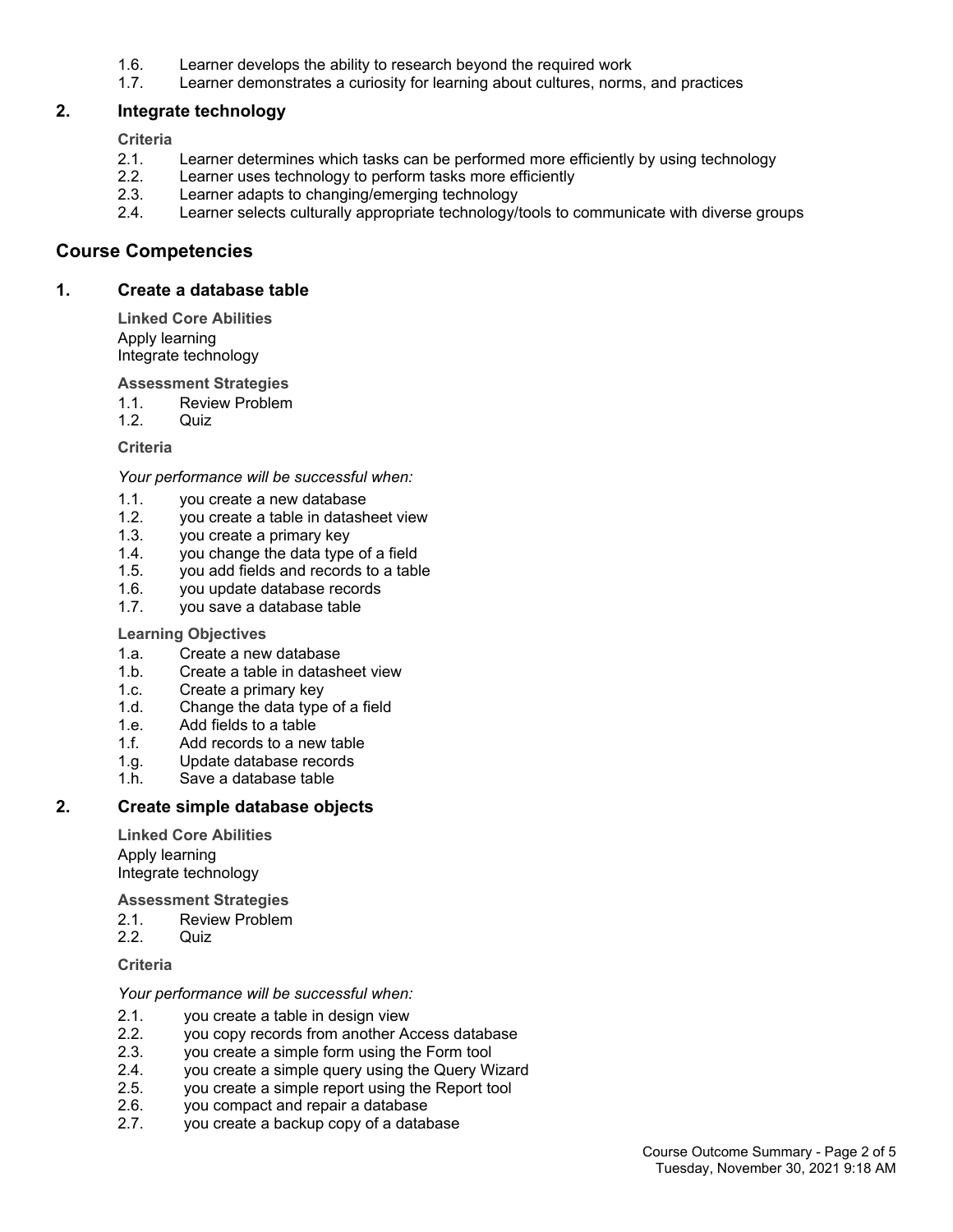**Learning Objectives**

- 2.a. Create a table in design view
- 2.b. Copy records from another Access database
- 2.c. Navigate in a datasheet
- 2.d. Create a simple query
- 2.e. Create a simple form<br>2.f. Create a simple repor
- Create a simple report
- 2.g. Manage a database

# **3. Modify table settings and relationships**

**Linked Core Abilities** Apply learning Integrate technology

**Assessment Strategies**

- 3.1. Review Problem<br>3.2. Quiz
- Quiz.
- 3.3. Midterm Project

#### **Criteria**

*Your performance will be successful when:*

- 3.1. you set the properties for table fields
- 3.2. you add and move fields in a table
- 3.3. you import data from Excel
- 3.4. you import an existing table structure
- 3.5. you add fields using the Data Type Gallery
- 3.6. you import data from a text file
- 3.7. you create a one to many relationship between tables<br>3.8. vou apply referential integrity to a relationship
- you apply referential integrity to a relationship
- 3.9. you apply cascade update properties to a relationship

#### **Learning Objectives**

- 3.a. Set the caption property for fields
- 3.b. Modify other field properties in a table
- 3.c. Add and move fields in a table
- 3.d. Import data from an Excel worksheet
- 3.e. Import an existing table structure
- 3.f. Add fields to a table using the Data Type Gallery
- 3.g. Set the default value for a field
- 3.h. Import data from a text file
- 3.i. Create a one to many relationship between tables
- 3.j. Apply referential integrity and cascade update properties to a relationship

# **4. Create a database query**

**Linked Core Abilities**

Apply learning Integrate technology

**Assessment Strategies**

- 4.1. Review Problem
- 4.2. Quiz

**Criteria**

*Your performance will be successful when:*

- 4.1. you create and run a query
- 4.2. you update data using a query
- 4.3. you create a multitable query
- 4.4. you sort data in a query
- 4.5. you filter data in a query
- 4.6. you create criteria in a query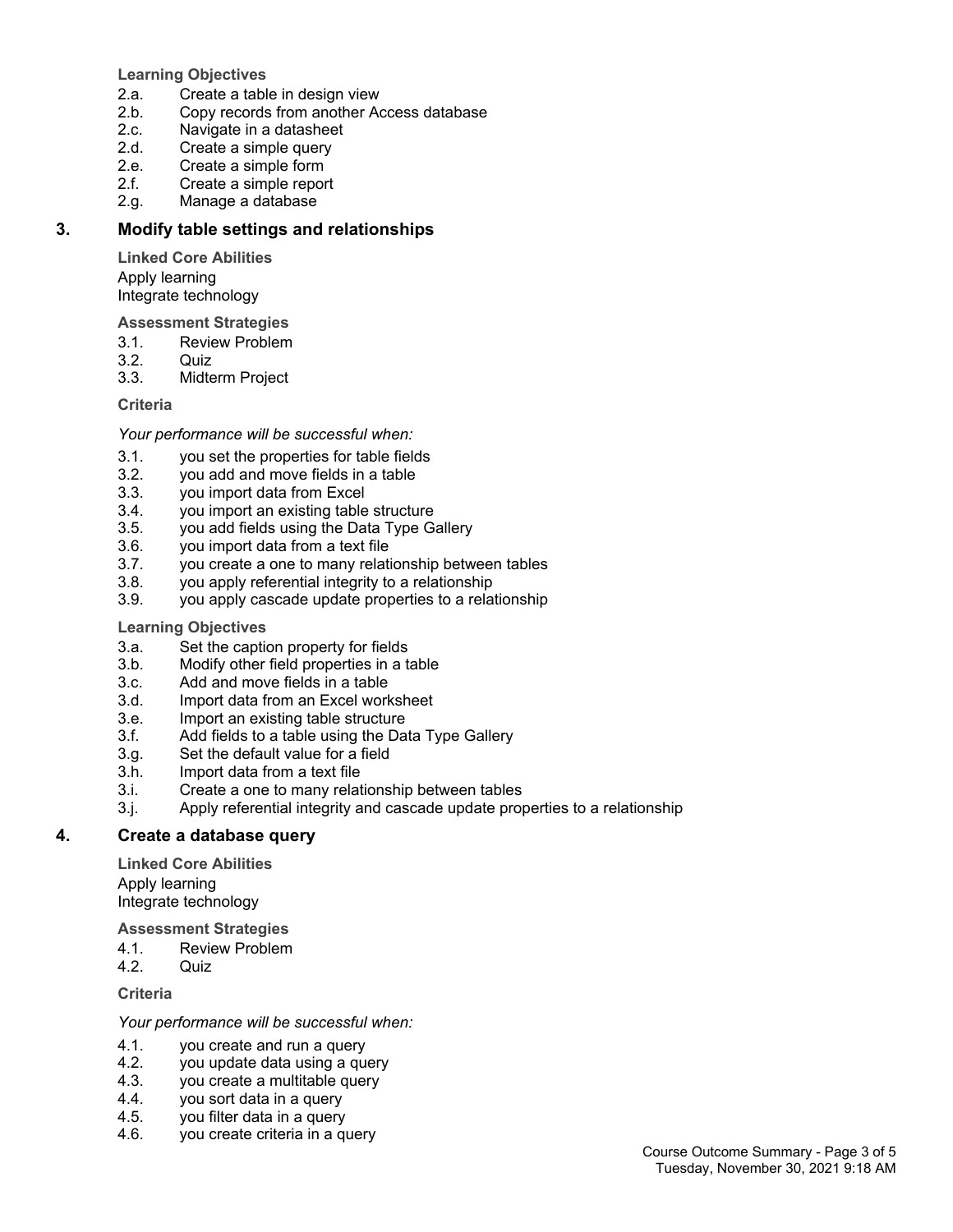- 4.7. you create multiple criteria in a query
- 4.8. you create a calculated field in a query
- 4.9. you create an aggregate function in a query

**Learning Objectives**

- 4.a. Create and run a query
- 4.b. Update data using a query<br>4.c. Create a multitable query
- Create a multitable query
- 4.d. Sort data in a query
- 4.e. Filter data in a query
- 4.f. Create criteria in a query
- 4.g. Create multiple criteria in a query
- 4.h. Create a calculated field in a query
- 4.i. Create an aggregate function in a query

## **5. Create a database form**

**Linked Core Abilities** Apply learning Integrate technology

**Assessment Strategies**

- 5.1. Review Problem
- 5.2. Quiz
- 5.3. Final Project

**Criteria**

*Your performance will be successful when:*

- 5.1. you create a form using the Form Wizard<br>5.2. vou modify a form's design
- 5.2. you modify a form's design<br>5.3. vou navigate in a form
- you navigate in a form
- 5.4. you find data using a form
- 5.5. you maintain table data using a form
- 5.6. you preview and print selected form records
- 5.7. you create a form with a main form and a subform

#### **Learning Objectives**

- 5.a. Create a form using the Form Wizard
- 5.b. Modify a form's design
- 5.c. Navigate in a form
- 5.d. Find data using a form
- 5.e. Maintain table data using a form
- 5.f. Preview and print selected form records
- 5.g. Create a form with a main form and a subform

## **6. Create a database report**

**Linked Core Abilities** Apply learning Integrate technology

**Assessment Strategies**

- 6.1. Review Problem
- 6.2. Quiz
- Final Project

**Criteria**

*Your performance will be successful when:*

- 6.1. you create a report using the Report Wizard
- 6.2. you modify a report's design
- 6.3. you apply conditional formatting in a report

**Learning Objectives**